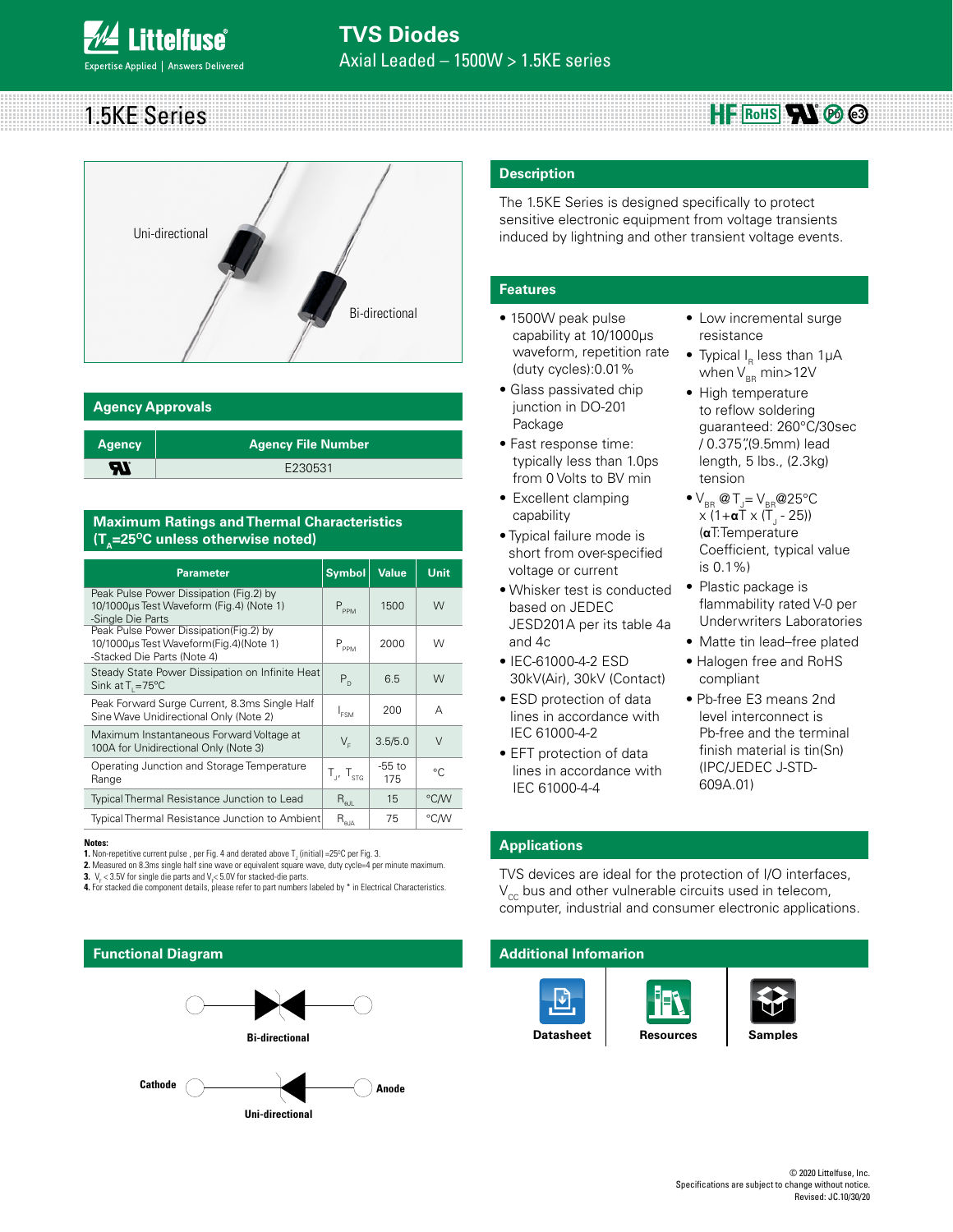

## **TVS Diodes**

Axial Leaded – 1500W > 1.5KE series

| <b>Maximum</b><br><b>Maximum</b><br>Agency<br><b>Breakdown Voltage V<sub>BR</sub></b><br>Part<br>Part<br><b>Reverse Stand</b><br><b>Test</b><br><b>Clamping</b><br><b>Maximum Peak</b><br><b>Approval</b><br><b>Reverse</b><br>(Volts) @ I <sub>r</sub><br><b>Number</b><br><b>Number</b><br>off Voltage V <sub>R</sub><br><b>Voltage</b><br><b>Pulse Current</b><br><b>Current</b><br>Leakage I <sub>R</sub> @ V <sub>R</sub><br><b>AI</b><br>(Uni)<br>(B <sub>i</sub> )<br>(Volts)<br>$Ir$ (mA)<br>$V_c$ $\overline{Q}$ $I_{pp}$<br>$I_{\text{pp}}(A)$<br>(uA)<br>Min.<br>Max.<br>(Volts)<br>1.5KE6.8A<br>5.80<br>7.14<br>10<br>10.5<br>144.8<br>1000<br>1.5KE6.8CA<br>6.45<br>X<br>1.5KE7.5A<br>1.5KE7.5CA<br>6.40<br>7.88<br>10<br>11.3<br>134.5<br>500<br>X<br>7.13<br>7.02<br>1.5KE8.2A<br>1.5KE8.2CA<br>7.79<br>8.61<br>10<br>12.1<br>125.6<br>200<br>$\times$<br>$\boldsymbol{\mathsf{X}}$<br>1.5KE9.1A<br>1.5KE9.1CA<br>7.78<br>8.65<br>9.50<br>$\mathbf{1}$<br>13.4<br>113.4<br>50<br>8.55<br>$\mathsf X$<br>1.5KE10A<br>1.5KE10CA<br>9.50<br>10.50<br>14.5<br>104.8<br>10<br>$\mathbf{1}$<br>97.4<br>1.5KE11A<br>1.5KE11CA<br>9.40<br>10.50<br>11.60<br>15.6<br>5<br>X<br>1<br>10.20<br>91.0<br>5<br>$\times$<br>1.5KE12A<br>1.5KE12CA<br>11.40<br>12.60<br>$\overline{1}$<br>16.7<br>$\times$<br>1.5KE13A<br>1.5KE13CA<br>11.10<br>12.40<br>13.70<br>$\mathbf{1}$<br>18.2<br>83.5<br>1<br>12.80<br>1.5KE15A<br>1.5KE15CA<br>14.30<br>15.80<br>21.2<br>71.7<br>$\times$<br>$\mathbf{1}$<br>$\mathbf{1}$<br>13.60<br>15.20<br>22.5<br>67.6<br>Χ<br>1.5KE16A<br>1.5KE16CA<br>16.80<br>$\mathbf{1}$<br>1<br>1.5KE18A<br>1.5KE18CA<br>15.30<br>17.10<br>18.90<br>25.2<br>60.3<br>$\boldsymbol{\mathsf{X}}$<br>$\mathbf{1}$<br>$\mathbf{1}$<br>1.5KE20A<br>1.5KE20CA<br>17.10<br>19.00<br>21.00<br>27.7<br>54.9<br>X<br>$\overline{1}$<br>$\mathbf{1}$<br>18.80<br>20.90<br>30.6<br>49.7<br>$\times$<br>1.5KE22A<br>1.5KE22CA<br>23.10<br>$\mathbf{1}$<br>$\mathbf{1}$<br>1.5KE24CA<br>20.50<br>$\overline{\mathsf{x}}$<br>1.5KE24A<br>22.80<br>25.20<br>33.2<br>45.8<br>$\mathbf{1}$<br>1<br>1.5KE27A<br>1.5KE27CA<br>23.10<br>25.70<br>28.40<br>37.5<br>40.5<br>$\mathbf{1}$<br>X<br>$\mathbf{1}$<br>25.60<br>1.5KE30A<br>1.5KE30CA<br>28.50<br>31.50<br>41.4<br>36.7<br>$\mathbf{1}$<br>X<br>$\mathbf{1}$<br>1.5KE33A<br>1.5KE33CA<br>28.20<br>34.70<br>$\overline{1}$<br>45.7<br>33.3<br>$\overline{1}$<br>$\times$<br>31.40<br>30.80<br>34.20<br>37.80<br>49.9<br>30.5<br>$\times$<br>1.5KE36A<br>1.5KE36CA<br>$\mathbf{1}$<br>$\mathbf{1}$<br>1.5KE39A<br>1.5KE39CA<br>33.30<br>37.10<br>41.00<br>28.2<br>$\times$<br>$\mathbf{1}$<br>53.9<br>$\mathbf{1}$<br>1.5KE43A<br>1.5KE43CA<br>36.80<br>40.90<br>45.20<br>59.3<br>25.6<br>X<br>$\mathbf{1}$<br>$\mathbf{1}$<br>40.20<br>1.5KE47A<br>1.5KE47CA<br>44.70<br>49.40<br>64.8<br>23.5<br>$\times$<br>$\mathbf{1}$<br>$\mathbf{1}$<br>43.60<br>21.7<br>$\overline{X}$<br>1.5KE51A<br>1.5KE51CA<br>48.50<br>53.60<br>70.1<br>1<br>$\mathbf{1}$<br>$\times$<br>47.80<br>77.0<br>19.7<br>$\mathbf{1}$<br>1.5KE56A<br>1.5KE56CA<br>53.20<br>58.80<br>$\mathbf{1}$<br>53.00<br>17.9<br>X<br>1.5KE62A<br>1.5KE62CA<br>58.90<br>65.10<br>$\mathbf{1}$<br>85.0<br>$\mathbf{1}$<br>1.5KE68A<br>58.10<br>71.40<br>$\mathbf{1}$<br>92.0<br>16.5<br>$\mathbf{1}$<br>$\times$<br>1.5KE68CA<br>64.60<br>X<br>64.10<br>78.80<br>103.0<br>14.8<br>$\mathbf{1}$<br>1.5KE75A<br>1.5KE75CA<br>71.30<br>$\mathbf{1}$<br>$\times$<br>1.5KE82A<br>1.5KE82CA<br>70.10<br>77.90<br>86.10<br>$\overline{1}$<br>113.0<br>13.5<br>$\overline{1}$<br>1.5KE91A<br>1.5KE91CA<br>77.80<br>86.50<br>95.50<br>125.0<br>12.2<br>X<br>$\mathbf{1}$<br>$\mathbf{1}$<br>$\times$<br>1.5KE100A<br>1.5KE100CA<br>85.50<br>95.00<br>105.00<br>$\mathbf{1}$<br>137.0<br>11.1<br>$\mathbf{1}$<br>$\overline{1}$<br>$\times$<br>1.5KE110A<br>1.5KE110CA<br>94.00<br>105.00<br>116.00<br>152.0<br>10.0<br>$\mathbf{1}$<br>9.2<br>$\times$<br>1.5KE120A<br>1.5KE120CA<br>102.00<br>114.00<br>126.00<br>165.0<br>$\mathbf{1}$<br>$\mathbf{1}$<br>111.00<br>124.00<br>179.0<br>8.5<br>1.5KE130A<br>1.5KE130CA<br>137.00<br>$\mathbf{1}$<br>X<br>1<br>1.5KE150A<br>128.00<br>143.00<br>158.00<br>$\mathbf{1}$<br>207.0<br>7.3<br>$\times$<br>1.5KE150CA<br>$\overline{1}$<br>136.00<br>168.00<br>219.0<br>6.9<br>X<br>1.5KE160A<br>1.5KE160CA<br>152.00<br>$\mathbf{1}$<br>$\mathbf{1}$<br>1.5KE170A<br>1.5KE170CA<br>145.00<br>162.00<br>179.00<br>$\mathbf{1}$<br>234.0<br>6.5<br>$\mathbf{1}$<br>$\mathsf X$<br>154.00<br>171.00<br>189.00<br>246.0<br>6.2<br>X<br>1.5KE180A<br>1.5KE180CA<br>$\mathbf{1}$<br>$\mathbf{1}$<br>$\mathsf X$<br>1.5KE200A<br>1.5KE200CA<br>171.00<br>190.00<br>210.00<br>$\mathbf{1}$<br>274.0<br>5.5<br>$\mathbf{1}$<br>1.5KE220A<br>1.5KE220CA<br>185.00<br>209.00<br>231.00<br>$\mathbf{1}$<br>328.0<br>4.6<br>$\mathbf{1}$<br>X<br>214.00<br>237.00<br>4.4<br>$\mathbf{1}$<br>$\times$<br>1.5KE250A<br>263.00<br>$\mathbf{1}$<br>344.0<br>214.00<br>237.00<br>5.9<br>X<br>1.5KE250CA*<br>263.00<br>$\mathbf{1}$<br>344.0<br>1<br>256.00<br>4.9<br>1.5KE300A*<br>1.5KE300CA*<br>285.00<br>315.00<br>$\mathbf{1}$<br>414.0<br>$\mathbf{1}$<br>$\times$<br>1.5KE320A*<br>X<br>1.5KE320CA*<br>273.00<br>304.00<br>336.00<br>441.0<br>4.6<br>1<br>$\mathbf{1}$<br>1.5KE350A*<br>1.5KE350CA*<br>300.00<br>332.00<br>368.00<br>$\overline{1}$<br>482.0<br>4.2<br>$\boldsymbol{\mathsf{X}}$<br>$\mathbf{1}$<br>1.5KE400A*<br>1.5KE400CA*<br>342.00<br>380.00<br>420.00<br>548.0<br>3.7<br>X<br>$\mathbf{1}$<br>$\mathbf{1}$<br>1.5KE440A*<br>1.5KE440CA*<br>376.00<br>418.00<br>462.00<br>602.0<br>3.1<br>$\times$<br>$\mathbf{1}$<br>$\mathbf{1}$<br>1.5KE480A*<br>1.5KE480CA*<br>408.00<br>456.00<br>504.00<br>658.0<br>3.1<br>$\mathbf{1}$<br>1<br>×,<br>1.5KE510A*<br>1.5KE510CA*<br>434.00<br>485.00<br>535.00<br>698.0<br>2.9<br>1<br>1<br>1.5KE530A*<br>1.5KE530CA*<br>451.00<br>503.50<br>556.50<br>$\mathbf{1}$<br>725.0<br>2.8<br>1<br>1.5KE540A*<br>1.5KE540CA*<br>460.00<br>513.00<br>567.00<br>740.0<br>2.8<br>$\mathbf{1}$<br>$\mathbf{1}$<br>$\overline{\phantom{a}}$ | <b>Electrical Characteristics</b> $(T_A=25^\circ C \text{ unless otherwise noted})$ |  |  |  |  |  |
|-------------------------------------------------------------------------------------------------------------------------------------------------------------------------------------------------------------------------------------------------------------------------------------------------------------------------------------------------------------------------------------------------------------------------------------------------------------------------------------------------------------------------------------------------------------------------------------------------------------------------------------------------------------------------------------------------------------------------------------------------------------------------------------------------------------------------------------------------------------------------------------------------------------------------------------------------------------------------------------------------------------------------------------------------------------------------------------------------------------------------------------------------------------------------------------------------------------------------------------------------------------------------------------------------------------------------------------------------------------------------------------------------------------------------------------------------------------------------------------------------------------------------------------------------------------------------------------------------------------------------------------------------------------------------------------------------------------------------------------------------------------------------------------------------------------------------------------------------------------------------------------------------------------------------------------------------------------------------------------------------------------------------------------------------------------------------------------------------------------------------------------------------------------------------------------------------------------------------------------------------------------------------------------------------------------------------------------------------------------------------------------------------------------------------------------------------------------------------------------------------------------------------------------------------------------------------------------------------------------------------------------------------------------------------------------------------------------------------------------------------------------------------------------------------------------------------------------------------------------------------------------------------------------------------------------------------------------------------------------------------------------------------------------------------------------------------------------------------------------------------------------------------------------------------------------------------------------------------------------------------------------------------------------------------------------------------------------------------------------------------------------------------------------------------------------------------------------------------------------------------------------------------------------------------------------------------------------------------------------------------------------------------------------------------------------------------------------------------------------------------------------------------------------------------------------------------------------------------------------------------------------------------------------------------------------------------------------------------------------------------------------------------------------------------------------------------------------------------------------------------------------------------------------------------------------------------------------------------------------------------------------------------------------------------------------------------------------------------------------------------------------------------------------------------------------------------------------------------------------------------------------------------------------------------------------------------------------------------------------------------------------------------------------------------------------------------------------------------------------------------------------------------------------------------------------------------------------------------------------------------------------------------------------------------------------------------------------------------------------------------------------------------------------------------------------------------------------------------------------------------------------------------------------------------------------------------------------------------------------------------------------------------------------------------------------------------------------------------------------------------------------------------------------------------------------------------------------------------------------------------------------------------------------------------------------------------------------------------------------------------------------------------------------------------------------------------------------------------------------------------------------------------------------------------------------------------------------------------------------------------------------------------------------------------------------------------------------------------------------------------------------------------------------------------------------------------------------------------------------------------------|-------------------------------------------------------------------------------------|--|--|--|--|--|
|                                                                                                                                                                                                                                                                                                                                                                                                                                                                                                                                                                                                                                                                                                                                                                                                                                                                                                                                                                                                                                                                                                                                                                                                                                                                                                                                                                                                                                                                                                                                                                                                                                                                                                                                                                                                                                                                                                                                                                                                                                                                                                                                                                                                                                                                                                                                                                                                                                                                                                                                                                                                                                                                                                                                                                                                                                                                                                                                                                                                                                                                                                                                                                                                                                                                                                                                                                                                                                                                                                                                                                                                                                                                                                                                                                                                                                                                                                                                                                                                                                                                                                                                                                                                                                                                                                                                                                                                                                                                                                                                                                                                                                                                                                                                                                                                                                                                                                                                                                                                                                                                                                                                                                                                                                                                                                                                                                                                                                                                                                                                                                                                                                                                                                                                                                                                                                                                                                                                                                                                                                                                                                                               |                                                                                     |  |  |  |  |  |
|                                                                                                                                                                                                                                                                                                                                                                                                                                                                                                                                                                                                                                                                                                                                                                                                                                                                                                                                                                                                                                                                                                                                                                                                                                                                                                                                                                                                                                                                                                                                                                                                                                                                                                                                                                                                                                                                                                                                                                                                                                                                                                                                                                                                                                                                                                                                                                                                                                                                                                                                                                                                                                                                                                                                                                                                                                                                                                                                                                                                                                                                                                                                                                                                                                                                                                                                                                                                                                                                                                                                                                                                                                                                                                                                                                                                                                                                                                                                                                                                                                                                                                                                                                                                                                                                                                                                                                                                                                                                                                                                                                                                                                                                                                                                                                                                                                                                                                                                                                                                                                                                                                                                                                                                                                                                                                                                                                                                                                                                                                                                                                                                                                                                                                                                                                                                                                                                                                                                                                                                                                                                                                                               |                                                                                     |  |  |  |  |  |
|                                                                                                                                                                                                                                                                                                                                                                                                                                                                                                                                                                                                                                                                                                                                                                                                                                                                                                                                                                                                                                                                                                                                                                                                                                                                                                                                                                                                                                                                                                                                                                                                                                                                                                                                                                                                                                                                                                                                                                                                                                                                                                                                                                                                                                                                                                                                                                                                                                                                                                                                                                                                                                                                                                                                                                                                                                                                                                                                                                                                                                                                                                                                                                                                                                                                                                                                                                                                                                                                                                                                                                                                                                                                                                                                                                                                                                                                                                                                                                                                                                                                                                                                                                                                                                                                                                                                                                                                                                                                                                                                                                                                                                                                                                                                                                                                                                                                                                                                                                                                                                                                                                                                                                                                                                                                                                                                                                                                                                                                                                                                                                                                                                                                                                                                                                                                                                                                                                                                                                                                                                                                                                                               |                                                                                     |  |  |  |  |  |
|                                                                                                                                                                                                                                                                                                                                                                                                                                                                                                                                                                                                                                                                                                                                                                                                                                                                                                                                                                                                                                                                                                                                                                                                                                                                                                                                                                                                                                                                                                                                                                                                                                                                                                                                                                                                                                                                                                                                                                                                                                                                                                                                                                                                                                                                                                                                                                                                                                                                                                                                                                                                                                                                                                                                                                                                                                                                                                                                                                                                                                                                                                                                                                                                                                                                                                                                                                                                                                                                                                                                                                                                                                                                                                                                                                                                                                                                                                                                                                                                                                                                                                                                                                                                                                                                                                                                                                                                                                                                                                                                                                                                                                                                                                                                                                                                                                                                                                                                                                                                                                                                                                                                                                                                                                                                                                                                                                                                                                                                                                                                                                                                                                                                                                                                                                                                                                                                                                                                                                                                                                                                                                                               |                                                                                     |  |  |  |  |  |
|                                                                                                                                                                                                                                                                                                                                                                                                                                                                                                                                                                                                                                                                                                                                                                                                                                                                                                                                                                                                                                                                                                                                                                                                                                                                                                                                                                                                                                                                                                                                                                                                                                                                                                                                                                                                                                                                                                                                                                                                                                                                                                                                                                                                                                                                                                                                                                                                                                                                                                                                                                                                                                                                                                                                                                                                                                                                                                                                                                                                                                                                                                                                                                                                                                                                                                                                                                                                                                                                                                                                                                                                                                                                                                                                                                                                                                                                                                                                                                                                                                                                                                                                                                                                                                                                                                                                                                                                                                                                                                                                                                                                                                                                                                                                                                                                                                                                                                                                                                                                                                                                                                                                                                                                                                                                                                                                                                                                                                                                                                                                                                                                                                                                                                                                                                                                                                                                                                                                                                                                                                                                                                                               |                                                                                     |  |  |  |  |  |
|                                                                                                                                                                                                                                                                                                                                                                                                                                                                                                                                                                                                                                                                                                                                                                                                                                                                                                                                                                                                                                                                                                                                                                                                                                                                                                                                                                                                                                                                                                                                                                                                                                                                                                                                                                                                                                                                                                                                                                                                                                                                                                                                                                                                                                                                                                                                                                                                                                                                                                                                                                                                                                                                                                                                                                                                                                                                                                                                                                                                                                                                                                                                                                                                                                                                                                                                                                                                                                                                                                                                                                                                                                                                                                                                                                                                                                                                                                                                                                                                                                                                                                                                                                                                                                                                                                                                                                                                                                                                                                                                                                                                                                                                                                                                                                                                                                                                                                                                                                                                                                                                                                                                                                                                                                                                                                                                                                                                                                                                                                                                                                                                                                                                                                                                                                                                                                                                                                                                                                                                                                                                                                                               |                                                                                     |  |  |  |  |  |
|                                                                                                                                                                                                                                                                                                                                                                                                                                                                                                                                                                                                                                                                                                                                                                                                                                                                                                                                                                                                                                                                                                                                                                                                                                                                                                                                                                                                                                                                                                                                                                                                                                                                                                                                                                                                                                                                                                                                                                                                                                                                                                                                                                                                                                                                                                                                                                                                                                                                                                                                                                                                                                                                                                                                                                                                                                                                                                                                                                                                                                                                                                                                                                                                                                                                                                                                                                                                                                                                                                                                                                                                                                                                                                                                                                                                                                                                                                                                                                                                                                                                                                                                                                                                                                                                                                                                                                                                                                                                                                                                                                                                                                                                                                                                                                                                                                                                                                                                                                                                                                                                                                                                                                                                                                                                                                                                                                                                                                                                                                                                                                                                                                                                                                                                                                                                                                                                                                                                                                                                                                                                                                                               |                                                                                     |  |  |  |  |  |
|                                                                                                                                                                                                                                                                                                                                                                                                                                                                                                                                                                                                                                                                                                                                                                                                                                                                                                                                                                                                                                                                                                                                                                                                                                                                                                                                                                                                                                                                                                                                                                                                                                                                                                                                                                                                                                                                                                                                                                                                                                                                                                                                                                                                                                                                                                                                                                                                                                                                                                                                                                                                                                                                                                                                                                                                                                                                                                                                                                                                                                                                                                                                                                                                                                                                                                                                                                                                                                                                                                                                                                                                                                                                                                                                                                                                                                                                                                                                                                                                                                                                                                                                                                                                                                                                                                                                                                                                                                                                                                                                                                                                                                                                                                                                                                                                                                                                                                                                                                                                                                                                                                                                                                                                                                                                                                                                                                                                                                                                                                                                                                                                                                                                                                                                                                                                                                                                                                                                                                                                                                                                                                                               |                                                                                     |  |  |  |  |  |
|                                                                                                                                                                                                                                                                                                                                                                                                                                                                                                                                                                                                                                                                                                                                                                                                                                                                                                                                                                                                                                                                                                                                                                                                                                                                                                                                                                                                                                                                                                                                                                                                                                                                                                                                                                                                                                                                                                                                                                                                                                                                                                                                                                                                                                                                                                                                                                                                                                                                                                                                                                                                                                                                                                                                                                                                                                                                                                                                                                                                                                                                                                                                                                                                                                                                                                                                                                                                                                                                                                                                                                                                                                                                                                                                                                                                                                                                                                                                                                                                                                                                                                                                                                                                                                                                                                                                                                                                                                                                                                                                                                                                                                                                                                                                                                                                                                                                                                                                                                                                                                                                                                                                                                                                                                                                                                                                                                                                                                                                                                                                                                                                                                                                                                                                                                                                                                                                                                                                                                                                                                                                                                                               |                                                                                     |  |  |  |  |  |
|                                                                                                                                                                                                                                                                                                                                                                                                                                                                                                                                                                                                                                                                                                                                                                                                                                                                                                                                                                                                                                                                                                                                                                                                                                                                                                                                                                                                                                                                                                                                                                                                                                                                                                                                                                                                                                                                                                                                                                                                                                                                                                                                                                                                                                                                                                                                                                                                                                                                                                                                                                                                                                                                                                                                                                                                                                                                                                                                                                                                                                                                                                                                                                                                                                                                                                                                                                                                                                                                                                                                                                                                                                                                                                                                                                                                                                                                                                                                                                                                                                                                                                                                                                                                                                                                                                                                                                                                                                                                                                                                                                                                                                                                                                                                                                                                                                                                                                                                                                                                                                                                                                                                                                                                                                                                                                                                                                                                                                                                                                                                                                                                                                                                                                                                                                                                                                                                                                                                                                                                                                                                                                                               |                                                                                     |  |  |  |  |  |
|                                                                                                                                                                                                                                                                                                                                                                                                                                                                                                                                                                                                                                                                                                                                                                                                                                                                                                                                                                                                                                                                                                                                                                                                                                                                                                                                                                                                                                                                                                                                                                                                                                                                                                                                                                                                                                                                                                                                                                                                                                                                                                                                                                                                                                                                                                                                                                                                                                                                                                                                                                                                                                                                                                                                                                                                                                                                                                                                                                                                                                                                                                                                                                                                                                                                                                                                                                                                                                                                                                                                                                                                                                                                                                                                                                                                                                                                                                                                                                                                                                                                                                                                                                                                                                                                                                                                                                                                                                                                                                                                                                                                                                                                                                                                                                                                                                                                                                                                                                                                                                                                                                                                                                                                                                                                                                                                                                                                                                                                                                                                                                                                                                                                                                                                                                                                                                                                                                                                                                                                                                                                                                                               |                                                                                     |  |  |  |  |  |
|                                                                                                                                                                                                                                                                                                                                                                                                                                                                                                                                                                                                                                                                                                                                                                                                                                                                                                                                                                                                                                                                                                                                                                                                                                                                                                                                                                                                                                                                                                                                                                                                                                                                                                                                                                                                                                                                                                                                                                                                                                                                                                                                                                                                                                                                                                                                                                                                                                                                                                                                                                                                                                                                                                                                                                                                                                                                                                                                                                                                                                                                                                                                                                                                                                                                                                                                                                                                                                                                                                                                                                                                                                                                                                                                                                                                                                                                                                                                                                                                                                                                                                                                                                                                                                                                                                                                                                                                                                                                                                                                                                                                                                                                                                                                                                                                                                                                                                                                                                                                                                                                                                                                                                                                                                                                                                                                                                                                                                                                                                                                                                                                                                                                                                                                                                                                                                                                                                                                                                                                                                                                                                                               |                                                                                     |  |  |  |  |  |
|                                                                                                                                                                                                                                                                                                                                                                                                                                                                                                                                                                                                                                                                                                                                                                                                                                                                                                                                                                                                                                                                                                                                                                                                                                                                                                                                                                                                                                                                                                                                                                                                                                                                                                                                                                                                                                                                                                                                                                                                                                                                                                                                                                                                                                                                                                                                                                                                                                                                                                                                                                                                                                                                                                                                                                                                                                                                                                                                                                                                                                                                                                                                                                                                                                                                                                                                                                                                                                                                                                                                                                                                                                                                                                                                                                                                                                                                                                                                                                                                                                                                                                                                                                                                                                                                                                                                                                                                                                                                                                                                                                                                                                                                                                                                                                                                                                                                                                                                                                                                                                                                                                                                                                                                                                                                                                                                                                                                                                                                                                                                                                                                                                                                                                                                                                                                                                                                                                                                                                                                                                                                                                                               |                                                                                     |  |  |  |  |  |
|                                                                                                                                                                                                                                                                                                                                                                                                                                                                                                                                                                                                                                                                                                                                                                                                                                                                                                                                                                                                                                                                                                                                                                                                                                                                                                                                                                                                                                                                                                                                                                                                                                                                                                                                                                                                                                                                                                                                                                                                                                                                                                                                                                                                                                                                                                                                                                                                                                                                                                                                                                                                                                                                                                                                                                                                                                                                                                                                                                                                                                                                                                                                                                                                                                                                                                                                                                                                                                                                                                                                                                                                                                                                                                                                                                                                                                                                                                                                                                                                                                                                                                                                                                                                                                                                                                                                                                                                                                                                                                                                                                                                                                                                                                                                                                                                                                                                                                                                                                                                                                                                                                                                                                                                                                                                                                                                                                                                                                                                                                                                                                                                                                                                                                                                                                                                                                                                                                                                                                                                                                                                                                                               |                                                                                     |  |  |  |  |  |
|                                                                                                                                                                                                                                                                                                                                                                                                                                                                                                                                                                                                                                                                                                                                                                                                                                                                                                                                                                                                                                                                                                                                                                                                                                                                                                                                                                                                                                                                                                                                                                                                                                                                                                                                                                                                                                                                                                                                                                                                                                                                                                                                                                                                                                                                                                                                                                                                                                                                                                                                                                                                                                                                                                                                                                                                                                                                                                                                                                                                                                                                                                                                                                                                                                                                                                                                                                                                                                                                                                                                                                                                                                                                                                                                                                                                                                                                                                                                                                                                                                                                                                                                                                                                                                                                                                                                                                                                                                                                                                                                                                                                                                                                                                                                                                                                                                                                                                                                                                                                                                                                                                                                                                                                                                                                                                                                                                                                                                                                                                                                                                                                                                                                                                                                                                                                                                                                                                                                                                                                                                                                                                                               |                                                                                     |  |  |  |  |  |
|                                                                                                                                                                                                                                                                                                                                                                                                                                                                                                                                                                                                                                                                                                                                                                                                                                                                                                                                                                                                                                                                                                                                                                                                                                                                                                                                                                                                                                                                                                                                                                                                                                                                                                                                                                                                                                                                                                                                                                                                                                                                                                                                                                                                                                                                                                                                                                                                                                                                                                                                                                                                                                                                                                                                                                                                                                                                                                                                                                                                                                                                                                                                                                                                                                                                                                                                                                                                                                                                                                                                                                                                                                                                                                                                                                                                                                                                                                                                                                                                                                                                                                                                                                                                                                                                                                                                                                                                                                                                                                                                                                                                                                                                                                                                                                                                                                                                                                                                                                                                                                                                                                                                                                                                                                                                                                                                                                                                                                                                                                                                                                                                                                                                                                                                                                                                                                                                                                                                                                                                                                                                                                                               |                                                                                     |  |  |  |  |  |
|                                                                                                                                                                                                                                                                                                                                                                                                                                                                                                                                                                                                                                                                                                                                                                                                                                                                                                                                                                                                                                                                                                                                                                                                                                                                                                                                                                                                                                                                                                                                                                                                                                                                                                                                                                                                                                                                                                                                                                                                                                                                                                                                                                                                                                                                                                                                                                                                                                                                                                                                                                                                                                                                                                                                                                                                                                                                                                                                                                                                                                                                                                                                                                                                                                                                                                                                                                                                                                                                                                                                                                                                                                                                                                                                                                                                                                                                                                                                                                                                                                                                                                                                                                                                                                                                                                                                                                                                                                                                                                                                                                                                                                                                                                                                                                                                                                                                                                                                                                                                                                                                                                                                                                                                                                                                                                                                                                                                                                                                                                                                                                                                                                                                                                                                                                                                                                                                                                                                                                                                                                                                                                                               |                                                                                     |  |  |  |  |  |
|                                                                                                                                                                                                                                                                                                                                                                                                                                                                                                                                                                                                                                                                                                                                                                                                                                                                                                                                                                                                                                                                                                                                                                                                                                                                                                                                                                                                                                                                                                                                                                                                                                                                                                                                                                                                                                                                                                                                                                                                                                                                                                                                                                                                                                                                                                                                                                                                                                                                                                                                                                                                                                                                                                                                                                                                                                                                                                                                                                                                                                                                                                                                                                                                                                                                                                                                                                                                                                                                                                                                                                                                                                                                                                                                                                                                                                                                                                                                                                                                                                                                                                                                                                                                                                                                                                                                                                                                                                                                                                                                                                                                                                                                                                                                                                                                                                                                                                                                                                                                                                                                                                                                                                                                                                                                                                                                                                                                                                                                                                                                                                                                                                                                                                                                                                                                                                                                                                                                                                                                                                                                                                                               |                                                                                     |  |  |  |  |  |
|                                                                                                                                                                                                                                                                                                                                                                                                                                                                                                                                                                                                                                                                                                                                                                                                                                                                                                                                                                                                                                                                                                                                                                                                                                                                                                                                                                                                                                                                                                                                                                                                                                                                                                                                                                                                                                                                                                                                                                                                                                                                                                                                                                                                                                                                                                                                                                                                                                                                                                                                                                                                                                                                                                                                                                                                                                                                                                                                                                                                                                                                                                                                                                                                                                                                                                                                                                                                                                                                                                                                                                                                                                                                                                                                                                                                                                                                                                                                                                                                                                                                                                                                                                                                                                                                                                                                                                                                                                                                                                                                                                                                                                                                                                                                                                                                                                                                                                                                                                                                                                                                                                                                                                                                                                                                                                                                                                                                                                                                                                                                                                                                                                                                                                                                                                                                                                                                                                                                                                                                                                                                                                                               |                                                                                     |  |  |  |  |  |
|                                                                                                                                                                                                                                                                                                                                                                                                                                                                                                                                                                                                                                                                                                                                                                                                                                                                                                                                                                                                                                                                                                                                                                                                                                                                                                                                                                                                                                                                                                                                                                                                                                                                                                                                                                                                                                                                                                                                                                                                                                                                                                                                                                                                                                                                                                                                                                                                                                                                                                                                                                                                                                                                                                                                                                                                                                                                                                                                                                                                                                                                                                                                                                                                                                                                                                                                                                                                                                                                                                                                                                                                                                                                                                                                                                                                                                                                                                                                                                                                                                                                                                                                                                                                                                                                                                                                                                                                                                                                                                                                                                                                                                                                                                                                                                                                                                                                                                                                                                                                                                                                                                                                                                                                                                                                                                                                                                                                                                                                                                                                                                                                                                                                                                                                                                                                                                                                                                                                                                                                                                                                                                                               |                                                                                     |  |  |  |  |  |
|                                                                                                                                                                                                                                                                                                                                                                                                                                                                                                                                                                                                                                                                                                                                                                                                                                                                                                                                                                                                                                                                                                                                                                                                                                                                                                                                                                                                                                                                                                                                                                                                                                                                                                                                                                                                                                                                                                                                                                                                                                                                                                                                                                                                                                                                                                                                                                                                                                                                                                                                                                                                                                                                                                                                                                                                                                                                                                                                                                                                                                                                                                                                                                                                                                                                                                                                                                                                                                                                                                                                                                                                                                                                                                                                                                                                                                                                                                                                                                                                                                                                                                                                                                                                                                                                                                                                                                                                                                                                                                                                                                                                                                                                                                                                                                                                                                                                                                                                                                                                                                                                                                                                                                                                                                                                                                                                                                                                                                                                                                                                                                                                                                                                                                                                                                                                                                                                                                                                                                                                                                                                                                                               |                                                                                     |  |  |  |  |  |
|                                                                                                                                                                                                                                                                                                                                                                                                                                                                                                                                                                                                                                                                                                                                                                                                                                                                                                                                                                                                                                                                                                                                                                                                                                                                                                                                                                                                                                                                                                                                                                                                                                                                                                                                                                                                                                                                                                                                                                                                                                                                                                                                                                                                                                                                                                                                                                                                                                                                                                                                                                                                                                                                                                                                                                                                                                                                                                                                                                                                                                                                                                                                                                                                                                                                                                                                                                                                                                                                                                                                                                                                                                                                                                                                                                                                                                                                                                                                                                                                                                                                                                                                                                                                                                                                                                                                                                                                                                                                                                                                                                                                                                                                                                                                                                                                                                                                                                                                                                                                                                                                                                                                                                                                                                                                                                                                                                                                                                                                                                                                                                                                                                                                                                                                                                                                                                                                                                                                                                                                                                                                                                                               |                                                                                     |  |  |  |  |  |
|                                                                                                                                                                                                                                                                                                                                                                                                                                                                                                                                                                                                                                                                                                                                                                                                                                                                                                                                                                                                                                                                                                                                                                                                                                                                                                                                                                                                                                                                                                                                                                                                                                                                                                                                                                                                                                                                                                                                                                                                                                                                                                                                                                                                                                                                                                                                                                                                                                                                                                                                                                                                                                                                                                                                                                                                                                                                                                                                                                                                                                                                                                                                                                                                                                                                                                                                                                                                                                                                                                                                                                                                                                                                                                                                                                                                                                                                                                                                                                                                                                                                                                                                                                                                                                                                                                                                                                                                                                                                                                                                                                                                                                                                                                                                                                                                                                                                                                                                                                                                                                                                                                                                                                                                                                                                                                                                                                                                                                                                                                                                                                                                                                                                                                                                                                                                                                                                                                                                                                                                                                                                                                                               |                                                                                     |  |  |  |  |  |
|                                                                                                                                                                                                                                                                                                                                                                                                                                                                                                                                                                                                                                                                                                                                                                                                                                                                                                                                                                                                                                                                                                                                                                                                                                                                                                                                                                                                                                                                                                                                                                                                                                                                                                                                                                                                                                                                                                                                                                                                                                                                                                                                                                                                                                                                                                                                                                                                                                                                                                                                                                                                                                                                                                                                                                                                                                                                                                                                                                                                                                                                                                                                                                                                                                                                                                                                                                                                                                                                                                                                                                                                                                                                                                                                                                                                                                                                                                                                                                                                                                                                                                                                                                                                                                                                                                                                                                                                                                                                                                                                                                                                                                                                                                                                                                                                                                                                                                                                                                                                                                                                                                                                                                                                                                                                                                                                                                                                                                                                                                                                                                                                                                                                                                                                                                                                                                                                                                                                                                                                                                                                                                                               |                                                                                     |  |  |  |  |  |
|                                                                                                                                                                                                                                                                                                                                                                                                                                                                                                                                                                                                                                                                                                                                                                                                                                                                                                                                                                                                                                                                                                                                                                                                                                                                                                                                                                                                                                                                                                                                                                                                                                                                                                                                                                                                                                                                                                                                                                                                                                                                                                                                                                                                                                                                                                                                                                                                                                                                                                                                                                                                                                                                                                                                                                                                                                                                                                                                                                                                                                                                                                                                                                                                                                                                                                                                                                                                                                                                                                                                                                                                                                                                                                                                                                                                                                                                                                                                                                                                                                                                                                                                                                                                                                                                                                                                                                                                                                                                                                                                                                                                                                                                                                                                                                                                                                                                                                                                                                                                                                                                                                                                                                                                                                                                                                                                                                                                                                                                                                                                                                                                                                                                                                                                                                                                                                                                                                                                                                                                                                                                                                                               |                                                                                     |  |  |  |  |  |
|                                                                                                                                                                                                                                                                                                                                                                                                                                                                                                                                                                                                                                                                                                                                                                                                                                                                                                                                                                                                                                                                                                                                                                                                                                                                                                                                                                                                                                                                                                                                                                                                                                                                                                                                                                                                                                                                                                                                                                                                                                                                                                                                                                                                                                                                                                                                                                                                                                                                                                                                                                                                                                                                                                                                                                                                                                                                                                                                                                                                                                                                                                                                                                                                                                                                                                                                                                                                                                                                                                                                                                                                                                                                                                                                                                                                                                                                                                                                                                                                                                                                                                                                                                                                                                                                                                                                                                                                                                                                                                                                                                                                                                                                                                                                                                                                                                                                                                                                                                                                                                                                                                                                                                                                                                                                                                                                                                                                                                                                                                                                                                                                                                                                                                                                                                                                                                                                                                                                                                                                                                                                                                                               |                                                                                     |  |  |  |  |  |
|                                                                                                                                                                                                                                                                                                                                                                                                                                                                                                                                                                                                                                                                                                                                                                                                                                                                                                                                                                                                                                                                                                                                                                                                                                                                                                                                                                                                                                                                                                                                                                                                                                                                                                                                                                                                                                                                                                                                                                                                                                                                                                                                                                                                                                                                                                                                                                                                                                                                                                                                                                                                                                                                                                                                                                                                                                                                                                                                                                                                                                                                                                                                                                                                                                                                                                                                                                                                                                                                                                                                                                                                                                                                                                                                                                                                                                                                                                                                                                                                                                                                                                                                                                                                                                                                                                                                                                                                                                                                                                                                                                                                                                                                                                                                                                                                                                                                                                                                                                                                                                                                                                                                                                                                                                                                                                                                                                                                                                                                                                                                                                                                                                                                                                                                                                                                                                                                                                                                                                                                                                                                                                                               |                                                                                     |  |  |  |  |  |
|                                                                                                                                                                                                                                                                                                                                                                                                                                                                                                                                                                                                                                                                                                                                                                                                                                                                                                                                                                                                                                                                                                                                                                                                                                                                                                                                                                                                                                                                                                                                                                                                                                                                                                                                                                                                                                                                                                                                                                                                                                                                                                                                                                                                                                                                                                                                                                                                                                                                                                                                                                                                                                                                                                                                                                                                                                                                                                                                                                                                                                                                                                                                                                                                                                                                                                                                                                                                                                                                                                                                                                                                                                                                                                                                                                                                                                                                                                                                                                                                                                                                                                                                                                                                                                                                                                                                                                                                                                                                                                                                                                                                                                                                                                                                                                                                                                                                                                                                                                                                                                                                                                                                                                                                                                                                                                                                                                                                                                                                                                                                                                                                                                                                                                                                                                                                                                                                                                                                                                                                                                                                                                                               |                                                                                     |  |  |  |  |  |
|                                                                                                                                                                                                                                                                                                                                                                                                                                                                                                                                                                                                                                                                                                                                                                                                                                                                                                                                                                                                                                                                                                                                                                                                                                                                                                                                                                                                                                                                                                                                                                                                                                                                                                                                                                                                                                                                                                                                                                                                                                                                                                                                                                                                                                                                                                                                                                                                                                                                                                                                                                                                                                                                                                                                                                                                                                                                                                                                                                                                                                                                                                                                                                                                                                                                                                                                                                                                                                                                                                                                                                                                                                                                                                                                                                                                                                                                                                                                                                                                                                                                                                                                                                                                                                                                                                                                                                                                                                                                                                                                                                                                                                                                                                                                                                                                                                                                                                                                                                                                                                                                                                                                                                                                                                                                                                                                                                                                                                                                                                                                                                                                                                                                                                                                                                                                                                                                                                                                                                                                                                                                                                                               |                                                                                     |  |  |  |  |  |
|                                                                                                                                                                                                                                                                                                                                                                                                                                                                                                                                                                                                                                                                                                                                                                                                                                                                                                                                                                                                                                                                                                                                                                                                                                                                                                                                                                                                                                                                                                                                                                                                                                                                                                                                                                                                                                                                                                                                                                                                                                                                                                                                                                                                                                                                                                                                                                                                                                                                                                                                                                                                                                                                                                                                                                                                                                                                                                                                                                                                                                                                                                                                                                                                                                                                                                                                                                                                                                                                                                                                                                                                                                                                                                                                                                                                                                                                                                                                                                                                                                                                                                                                                                                                                                                                                                                                                                                                                                                                                                                                                                                                                                                                                                                                                                                                                                                                                                                                                                                                                                                                                                                                                                                                                                                                                                                                                                                                                                                                                                                                                                                                                                                                                                                                                                                                                                                                                                                                                                                                                                                                                                                               |                                                                                     |  |  |  |  |  |
|                                                                                                                                                                                                                                                                                                                                                                                                                                                                                                                                                                                                                                                                                                                                                                                                                                                                                                                                                                                                                                                                                                                                                                                                                                                                                                                                                                                                                                                                                                                                                                                                                                                                                                                                                                                                                                                                                                                                                                                                                                                                                                                                                                                                                                                                                                                                                                                                                                                                                                                                                                                                                                                                                                                                                                                                                                                                                                                                                                                                                                                                                                                                                                                                                                                                                                                                                                                                                                                                                                                                                                                                                                                                                                                                                                                                                                                                                                                                                                                                                                                                                                                                                                                                                                                                                                                                                                                                                                                                                                                                                                                                                                                                                                                                                                                                                                                                                                                                                                                                                                                                                                                                                                                                                                                                                                                                                                                                                                                                                                                                                                                                                                                                                                                                                                                                                                                                                                                                                                                                                                                                                                                               |                                                                                     |  |  |  |  |  |
|                                                                                                                                                                                                                                                                                                                                                                                                                                                                                                                                                                                                                                                                                                                                                                                                                                                                                                                                                                                                                                                                                                                                                                                                                                                                                                                                                                                                                                                                                                                                                                                                                                                                                                                                                                                                                                                                                                                                                                                                                                                                                                                                                                                                                                                                                                                                                                                                                                                                                                                                                                                                                                                                                                                                                                                                                                                                                                                                                                                                                                                                                                                                                                                                                                                                                                                                                                                                                                                                                                                                                                                                                                                                                                                                                                                                                                                                                                                                                                                                                                                                                                                                                                                                                                                                                                                                                                                                                                                                                                                                                                                                                                                                                                                                                                                                                                                                                                                                                                                                                                                                                                                                                                                                                                                                                                                                                                                                                                                                                                                                                                                                                                                                                                                                                                                                                                                                                                                                                                                                                                                                                                                               |                                                                                     |  |  |  |  |  |
|                                                                                                                                                                                                                                                                                                                                                                                                                                                                                                                                                                                                                                                                                                                                                                                                                                                                                                                                                                                                                                                                                                                                                                                                                                                                                                                                                                                                                                                                                                                                                                                                                                                                                                                                                                                                                                                                                                                                                                                                                                                                                                                                                                                                                                                                                                                                                                                                                                                                                                                                                                                                                                                                                                                                                                                                                                                                                                                                                                                                                                                                                                                                                                                                                                                                                                                                                                                                                                                                                                                                                                                                                                                                                                                                                                                                                                                                                                                                                                                                                                                                                                                                                                                                                                                                                                                                                                                                                                                                                                                                                                                                                                                                                                                                                                                                                                                                                                                                                                                                                                                                                                                                                                                                                                                                                                                                                                                                                                                                                                                                                                                                                                                                                                                                                                                                                                                                                                                                                                                                                                                                                                                               |                                                                                     |  |  |  |  |  |
|                                                                                                                                                                                                                                                                                                                                                                                                                                                                                                                                                                                                                                                                                                                                                                                                                                                                                                                                                                                                                                                                                                                                                                                                                                                                                                                                                                                                                                                                                                                                                                                                                                                                                                                                                                                                                                                                                                                                                                                                                                                                                                                                                                                                                                                                                                                                                                                                                                                                                                                                                                                                                                                                                                                                                                                                                                                                                                                                                                                                                                                                                                                                                                                                                                                                                                                                                                                                                                                                                                                                                                                                                                                                                                                                                                                                                                                                                                                                                                                                                                                                                                                                                                                                                                                                                                                                                                                                                                                                                                                                                                                                                                                                                                                                                                                                                                                                                                                                                                                                                                                                                                                                                                                                                                                                                                                                                                                                                                                                                                                                                                                                                                                                                                                                                                                                                                                                                                                                                                                                                                                                                                                               |                                                                                     |  |  |  |  |  |
|                                                                                                                                                                                                                                                                                                                                                                                                                                                                                                                                                                                                                                                                                                                                                                                                                                                                                                                                                                                                                                                                                                                                                                                                                                                                                                                                                                                                                                                                                                                                                                                                                                                                                                                                                                                                                                                                                                                                                                                                                                                                                                                                                                                                                                                                                                                                                                                                                                                                                                                                                                                                                                                                                                                                                                                                                                                                                                                                                                                                                                                                                                                                                                                                                                                                                                                                                                                                                                                                                                                                                                                                                                                                                                                                                                                                                                                                                                                                                                                                                                                                                                                                                                                                                                                                                                                                                                                                                                                                                                                                                                                                                                                                                                                                                                                                                                                                                                                                                                                                                                                                                                                                                                                                                                                                                                                                                                                                                                                                                                                                                                                                                                                                                                                                                                                                                                                                                                                                                                                                                                                                                                                               |                                                                                     |  |  |  |  |  |
|                                                                                                                                                                                                                                                                                                                                                                                                                                                                                                                                                                                                                                                                                                                                                                                                                                                                                                                                                                                                                                                                                                                                                                                                                                                                                                                                                                                                                                                                                                                                                                                                                                                                                                                                                                                                                                                                                                                                                                                                                                                                                                                                                                                                                                                                                                                                                                                                                                                                                                                                                                                                                                                                                                                                                                                                                                                                                                                                                                                                                                                                                                                                                                                                                                                                                                                                                                                                                                                                                                                                                                                                                                                                                                                                                                                                                                                                                                                                                                                                                                                                                                                                                                                                                                                                                                                                                                                                                                                                                                                                                                                                                                                                                                                                                                                                                                                                                                                                                                                                                                                                                                                                                                                                                                                                                                                                                                                                                                                                                                                                                                                                                                                                                                                                                                                                                                                                                                                                                                                                                                                                                                                               |                                                                                     |  |  |  |  |  |
|                                                                                                                                                                                                                                                                                                                                                                                                                                                                                                                                                                                                                                                                                                                                                                                                                                                                                                                                                                                                                                                                                                                                                                                                                                                                                                                                                                                                                                                                                                                                                                                                                                                                                                                                                                                                                                                                                                                                                                                                                                                                                                                                                                                                                                                                                                                                                                                                                                                                                                                                                                                                                                                                                                                                                                                                                                                                                                                                                                                                                                                                                                                                                                                                                                                                                                                                                                                                                                                                                                                                                                                                                                                                                                                                                                                                                                                                                                                                                                                                                                                                                                                                                                                                                                                                                                                                                                                                                                                                                                                                                                                                                                                                                                                                                                                                                                                                                                                                                                                                                                                                                                                                                                                                                                                                                                                                                                                                                                                                                                                                                                                                                                                                                                                                                                                                                                                                                                                                                                                                                                                                                                                               |                                                                                     |  |  |  |  |  |
|                                                                                                                                                                                                                                                                                                                                                                                                                                                                                                                                                                                                                                                                                                                                                                                                                                                                                                                                                                                                                                                                                                                                                                                                                                                                                                                                                                                                                                                                                                                                                                                                                                                                                                                                                                                                                                                                                                                                                                                                                                                                                                                                                                                                                                                                                                                                                                                                                                                                                                                                                                                                                                                                                                                                                                                                                                                                                                                                                                                                                                                                                                                                                                                                                                                                                                                                                                                                                                                                                                                                                                                                                                                                                                                                                                                                                                                                                                                                                                                                                                                                                                                                                                                                                                                                                                                                                                                                                                                                                                                                                                                                                                                                                                                                                                                                                                                                                                                                                                                                                                                                                                                                                                                                                                                                                                                                                                                                                                                                                                                                                                                                                                                                                                                                                                                                                                                                                                                                                                                                                                                                                                                               |                                                                                     |  |  |  |  |  |
|                                                                                                                                                                                                                                                                                                                                                                                                                                                                                                                                                                                                                                                                                                                                                                                                                                                                                                                                                                                                                                                                                                                                                                                                                                                                                                                                                                                                                                                                                                                                                                                                                                                                                                                                                                                                                                                                                                                                                                                                                                                                                                                                                                                                                                                                                                                                                                                                                                                                                                                                                                                                                                                                                                                                                                                                                                                                                                                                                                                                                                                                                                                                                                                                                                                                                                                                                                                                                                                                                                                                                                                                                                                                                                                                                                                                                                                                                                                                                                                                                                                                                                                                                                                                                                                                                                                                                                                                                                                                                                                                                                                                                                                                                                                                                                                                                                                                                                                                                                                                                                                                                                                                                                                                                                                                                                                                                                                                                                                                                                                                                                                                                                                                                                                                                                                                                                                                                                                                                                                                                                                                                                                               |                                                                                     |  |  |  |  |  |
|                                                                                                                                                                                                                                                                                                                                                                                                                                                                                                                                                                                                                                                                                                                                                                                                                                                                                                                                                                                                                                                                                                                                                                                                                                                                                                                                                                                                                                                                                                                                                                                                                                                                                                                                                                                                                                                                                                                                                                                                                                                                                                                                                                                                                                                                                                                                                                                                                                                                                                                                                                                                                                                                                                                                                                                                                                                                                                                                                                                                                                                                                                                                                                                                                                                                                                                                                                                                                                                                                                                                                                                                                                                                                                                                                                                                                                                                                                                                                                                                                                                                                                                                                                                                                                                                                                                                                                                                                                                                                                                                                                                                                                                                                                                                                                                                                                                                                                                                                                                                                                                                                                                                                                                                                                                                                                                                                                                                                                                                                                                                                                                                                                                                                                                                                                                                                                                                                                                                                                                                                                                                                                                               |                                                                                     |  |  |  |  |  |
|                                                                                                                                                                                                                                                                                                                                                                                                                                                                                                                                                                                                                                                                                                                                                                                                                                                                                                                                                                                                                                                                                                                                                                                                                                                                                                                                                                                                                                                                                                                                                                                                                                                                                                                                                                                                                                                                                                                                                                                                                                                                                                                                                                                                                                                                                                                                                                                                                                                                                                                                                                                                                                                                                                                                                                                                                                                                                                                                                                                                                                                                                                                                                                                                                                                                                                                                                                                                                                                                                                                                                                                                                                                                                                                                                                                                                                                                                                                                                                                                                                                                                                                                                                                                                                                                                                                                                                                                                                                                                                                                                                                                                                                                                                                                                                                                                                                                                                                                                                                                                                                                                                                                                                                                                                                                                                                                                                                                                                                                                                                                                                                                                                                                                                                                                                                                                                                                                                                                                                                                                                                                                                                               |                                                                                     |  |  |  |  |  |
|                                                                                                                                                                                                                                                                                                                                                                                                                                                                                                                                                                                                                                                                                                                                                                                                                                                                                                                                                                                                                                                                                                                                                                                                                                                                                                                                                                                                                                                                                                                                                                                                                                                                                                                                                                                                                                                                                                                                                                                                                                                                                                                                                                                                                                                                                                                                                                                                                                                                                                                                                                                                                                                                                                                                                                                                                                                                                                                                                                                                                                                                                                                                                                                                                                                                                                                                                                                                                                                                                                                                                                                                                                                                                                                                                                                                                                                                                                                                                                                                                                                                                                                                                                                                                                                                                                                                                                                                                                                                                                                                                                                                                                                                                                                                                                                                                                                                                                                                                                                                                                                                                                                                                                                                                                                                                                                                                                                                                                                                                                                                                                                                                                                                                                                                                                                                                                                                                                                                                                                                                                                                                                                               |                                                                                     |  |  |  |  |  |
|                                                                                                                                                                                                                                                                                                                                                                                                                                                                                                                                                                                                                                                                                                                                                                                                                                                                                                                                                                                                                                                                                                                                                                                                                                                                                                                                                                                                                                                                                                                                                                                                                                                                                                                                                                                                                                                                                                                                                                                                                                                                                                                                                                                                                                                                                                                                                                                                                                                                                                                                                                                                                                                                                                                                                                                                                                                                                                                                                                                                                                                                                                                                                                                                                                                                                                                                                                                                                                                                                                                                                                                                                                                                                                                                                                                                                                                                                                                                                                                                                                                                                                                                                                                                                                                                                                                                                                                                                                                                                                                                                                                                                                                                                                                                                                                                                                                                                                                                                                                                                                                                                                                                                                                                                                                                                                                                                                                                                                                                                                                                                                                                                                                                                                                                                                                                                                                                                                                                                                                                                                                                                                                               |                                                                                     |  |  |  |  |  |
|                                                                                                                                                                                                                                                                                                                                                                                                                                                                                                                                                                                                                                                                                                                                                                                                                                                                                                                                                                                                                                                                                                                                                                                                                                                                                                                                                                                                                                                                                                                                                                                                                                                                                                                                                                                                                                                                                                                                                                                                                                                                                                                                                                                                                                                                                                                                                                                                                                                                                                                                                                                                                                                                                                                                                                                                                                                                                                                                                                                                                                                                                                                                                                                                                                                                                                                                                                                                                                                                                                                                                                                                                                                                                                                                                                                                                                                                                                                                                                                                                                                                                                                                                                                                                                                                                                                                                                                                                                                                                                                                                                                                                                                                                                                                                                                                                                                                                                                                                                                                                                                                                                                                                                                                                                                                                                                                                                                                                                                                                                                                                                                                                                                                                                                                                                                                                                                                                                                                                                                                                                                                                                                               |                                                                                     |  |  |  |  |  |
|                                                                                                                                                                                                                                                                                                                                                                                                                                                                                                                                                                                                                                                                                                                                                                                                                                                                                                                                                                                                                                                                                                                                                                                                                                                                                                                                                                                                                                                                                                                                                                                                                                                                                                                                                                                                                                                                                                                                                                                                                                                                                                                                                                                                                                                                                                                                                                                                                                                                                                                                                                                                                                                                                                                                                                                                                                                                                                                                                                                                                                                                                                                                                                                                                                                                                                                                                                                                                                                                                                                                                                                                                                                                                                                                                                                                                                                                                                                                                                                                                                                                                                                                                                                                                                                                                                                                                                                                                                                                                                                                                                                                                                                                                                                                                                                                                                                                                                                                                                                                                                                                                                                                                                                                                                                                                                                                                                                                                                                                                                                                                                                                                                                                                                                                                                                                                                                                                                                                                                                                                                                                                                                               |                                                                                     |  |  |  |  |  |
|                                                                                                                                                                                                                                                                                                                                                                                                                                                                                                                                                                                                                                                                                                                                                                                                                                                                                                                                                                                                                                                                                                                                                                                                                                                                                                                                                                                                                                                                                                                                                                                                                                                                                                                                                                                                                                                                                                                                                                                                                                                                                                                                                                                                                                                                                                                                                                                                                                                                                                                                                                                                                                                                                                                                                                                                                                                                                                                                                                                                                                                                                                                                                                                                                                                                                                                                                                                                                                                                                                                                                                                                                                                                                                                                                                                                                                                                                                                                                                                                                                                                                                                                                                                                                                                                                                                                                                                                                                                                                                                                                                                                                                                                                                                                                                                                                                                                                                                                                                                                                                                                                                                                                                                                                                                                                                                                                                                                                                                                                                                                                                                                                                                                                                                                                                                                                                                                                                                                                                                                                                                                                                                               |                                                                                     |  |  |  |  |  |
|                                                                                                                                                                                                                                                                                                                                                                                                                                                                                                                                                                                                                                                                                                                                                                                                                                                                                                                                                                                                                                                                                                                                                                                                                                                                                                                                                                                                                                                                                                                                                                                                                                                                                                                                                                                                                                                                                                                                                                                                                                                                                                                                                                                                                                                                                                                                                                                                                                                                                                                                                                                                                                                                                                                                                                                                                                                                                                                                                                                                                                                                                                                                                                                                                                                                                                                                                                                                                                                                                                                                                                                                                                                                                                                                                                                                                                                                                                                                                                                                                                                                                                                                                                                                                                                                                                                                                                                                                                                                                                                                                                                                                                                                                                                                                                                                                                                                                                                                                                                                                                                                                                                                                                                                                                                                                                                                                                                                                                                                                                                                                                                                                                                                                                                                                                                                                                                                                                                                                                                                                                                                                                                               |                                                                                     |  |  |  |  |  |
|                                                                                                                                                                                                                                                                                                                                                                                                                                                                                                                                                                                                                                                                                                                                                                                                                                                                                                                                                                                                                                                                                                                                                                                                                                                                                                                                                                                                                                                                                                                                                                                                                                                                                                                                                                                                                                                                                                                                                                                                                                                                                                                                                                                                                                                                                                                                                                                                                                                                                                                                                                                                                                                                                                                                                                                                                                                                                                                                                                                                                                                                                                                                                                                                                                                                                                                                                                                                                                                                                                                                                                                                                                                                                                                                                                                                                                                                                                                                                                                                                                                                                                                                                                                                                                                                                                                                                                                                                                                                                                                                                                                                                                                                                                                                                                                                                                                                                                                                                                                                                                                                                                                                                                                                                                                                                                                                                                                                                                                                                                                                                                                                                                                                                                                                                                                                                                                                                                                                                                                                                                                                                                                               |                                                                                     |  |  |  |  |  |
|                                                                                                                                                                                                                                                                                                                                                                                                                                                                                                                                                                                                                                                                                                                                                                                                                                                                                                                                                                                                                                                                                                                                                                                                                                                                                                                                                                                                                                                                                                                                                                                                                                                                                                                                                                                                                                                                                                                                                                                                                                                                                                                                                                                                                                                                                                                                                                                                                                                                                                                                                                                                                                                                                                                                                                                                                                                                                                                                                                                                                                                                                                                                                                                                                                                                                                                                                                                                                                                                                                                                                                                                                                                                                                                                                                                                                                                                                                                                                                                                                                                                                                                                                                                                                                                                                                                                                                                                                                                                                                                                                                                                                                                                                                                                                                                                                                                                                                                                                                                                                                                                                                                                                                                                                                                                                                                                                                                                                                                                                                                                                                                                                                                                                                                                                                                                                                                                                                                                                                                                                                                                                                                               |                                                                                     |  |  |  |  |  |
|                                                                                                                                                                                                                                                                                                                                                                                                                                                                                                                                                                                                                                                                                                                                                                                                                                                                                                                                                                                                                                                                                                                                                                                                                                                                                                                                                                                                                                                                                                                                                                                                                                                                                                                                                                                                                                                                                                                                                                                                                                                                                                                                                                                                                                                                                                                                                                                                                                                                                                                                                                                                                                                                                                                                                                                                                                                                                                                                                                                                                                                                                                                                                                                                                                                                                                                                                                                                                                                                                                                                                                                                                                                                                                                                                                                                                                                                                                                                                                                                                                                                                                                                                                                                                                                                                                                                                                                                                                                                                                                                                                                                                                                                                                                                                                                                                                                                                                                                                                                                                                                                                                                                                                                                                                                                                                                                                                                                                                                                                                                                                                                                                                                                                                                                                                                                                                                                                                                                                                                                                                                                                                                               |                                                                                     |  |  |  |  |  |
| 1.5KE550A*<br>1.5KE550CA*<br>468.00<br>522.50<br>577.50<br>$\mathbf{1}$<br>760.0<br>2.7<br>$\mathbf{1}$                                                                                                                                                                                                                                                                                                                                                                                                                                                                                                                                                                                                                                                                                                                                                                                                                                                                                                                                                                                                                                                                                                                                                                                                                                                                                                                                                                                                                                                                                                                                                                                                                                                                                                                                                                                                                                                                                                                                                                                                                                                                                                                                                                                                                                                                                                                                                                                                                                                                                                                                                                                                                                                                                                                                                                                                                                                                                                                                                                                                                                                                                                                                                                                                                                                                                                                                                                                                                                                                                                                                                                                                                                                                                                                                                                                                                                                                                                                                                                                                                                                                                                                                                                                                                                                                                                                                                                                                                                                                                                                                                                                                                                                                                                                                                                                                                                                                                                                                                                                                                                                                                                                                                                                                                                                                                                                                                                                                                                                                                                                                                                                                                                                                                                                                                                                                                                                                                                                                                                                                                       |                                                                                     |  |  |  |  |  |

For bidirectional type having V<sub>n</sub> of 10 volts and less, the I<sub>n</sub> limit is double.<br>For parts without A, the V<sub>isi</sub> is ± 10% and V<sub>c</sub> is 5% higher than with A parts, the parts without A are currently available, but not reco

1.5KE600A\* 1.5KE600CA\* 512.00 570.00 630.00 1 828.0 2.5 1 -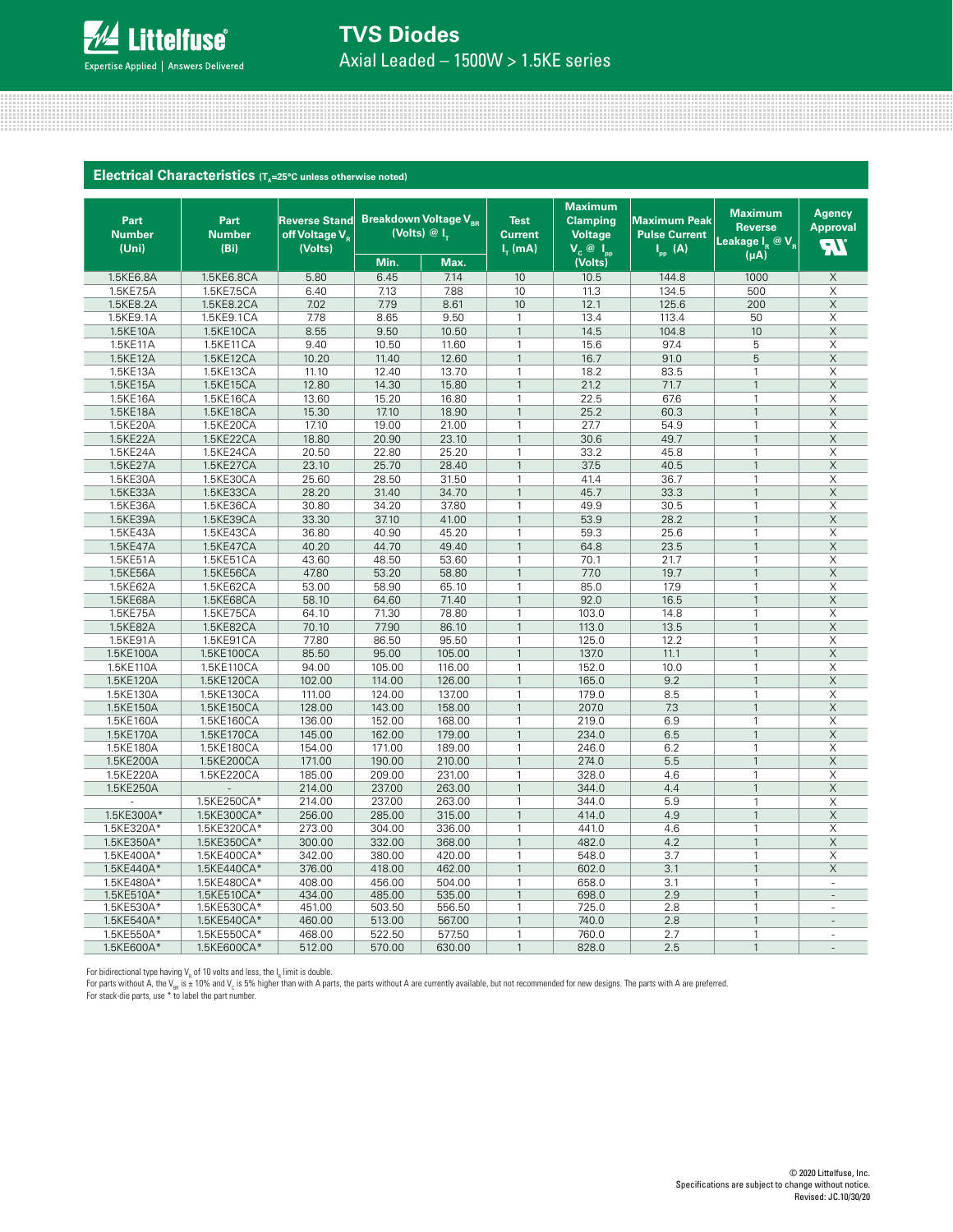

### **TVS Diodes** Axial Leaded – 1500W > 1.5KE series







- **P<sub>PPM</sub> Peak Pulse Power Dissipation** -- Max power dissipation
- **V<sub>R</sub> Stand-off Voltage** -- Maximum voltage that can be applied to the TVS without operation
- $\bm V_{_{\sf BR}}$  **Breakdown Voltage** -- Maximum voltage that flows though the TVS at a specified test current (I<sub>T</sub>)
- $\bm V_{\rm c}$  **Clamping Voltage** Peak voltage measured across the TVS at a specified Ippm (peak impulse current)
- $V_c$ <br> $I_R$ <br> $V_F$  $_{\textrm{\tiny{R}}}$  **Reverse Leakage Current** -- Current measured at V<sub>R</sub>
- **Forward Voltage Drop for Uni-directional**

Ratings and Characteristic Curves (T<sub>A</sub>=25°C unless otherwise noted)





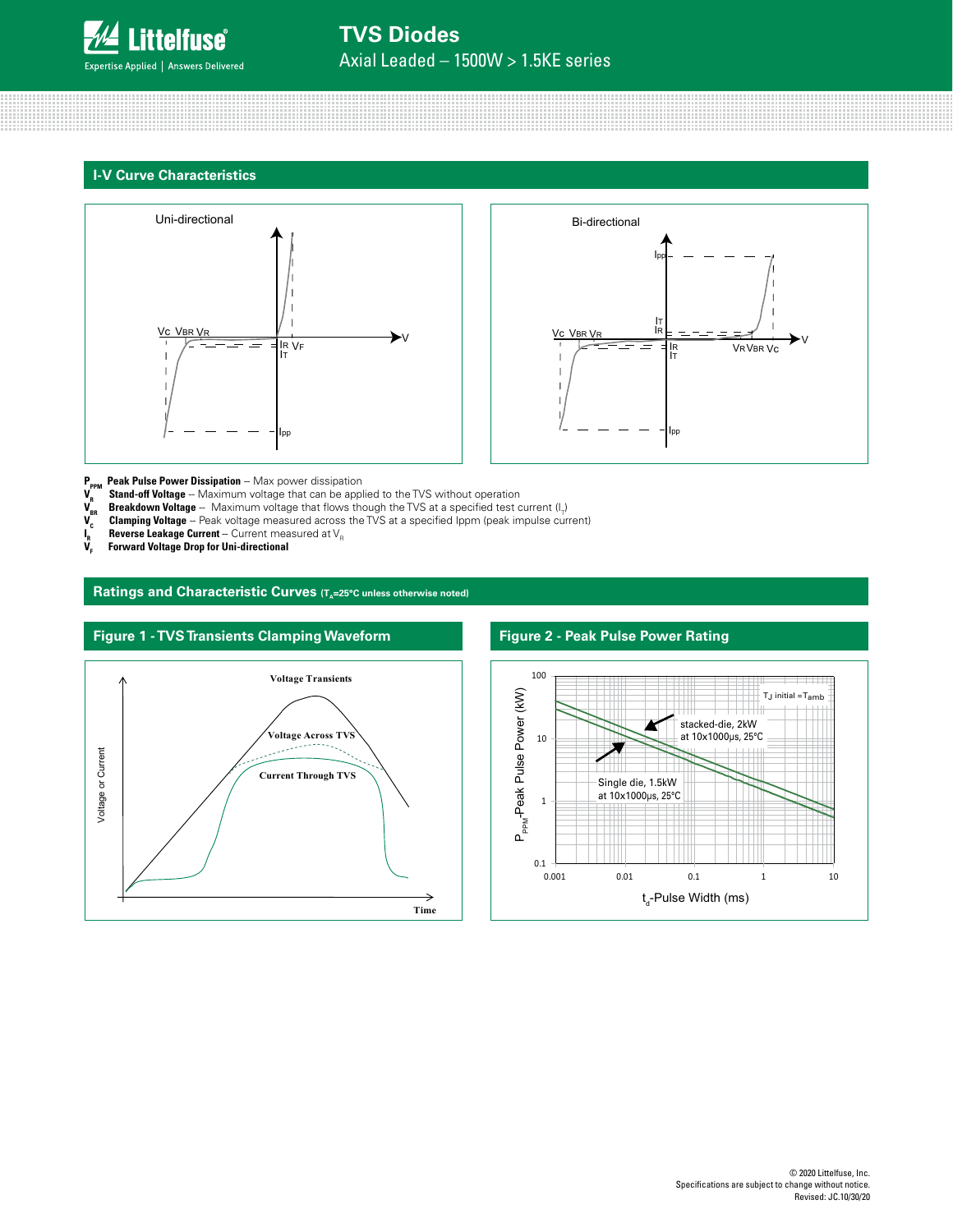

# **TVS Diodes**

Axial Leaded – 1500W > 1.5KE series

Ratings and Characteristic Curves (T<sub>a</sub>=25°C unless otherwise noted) (Continued)

### **Figure 3 - Peak Pulse Power Derating Curve**



### **Figure 5 - Typical Junction Capacitance**







### **Figure 4 - Pulse Waveform**



### **Figure 6 - Typical Transient Thermal Impedance**





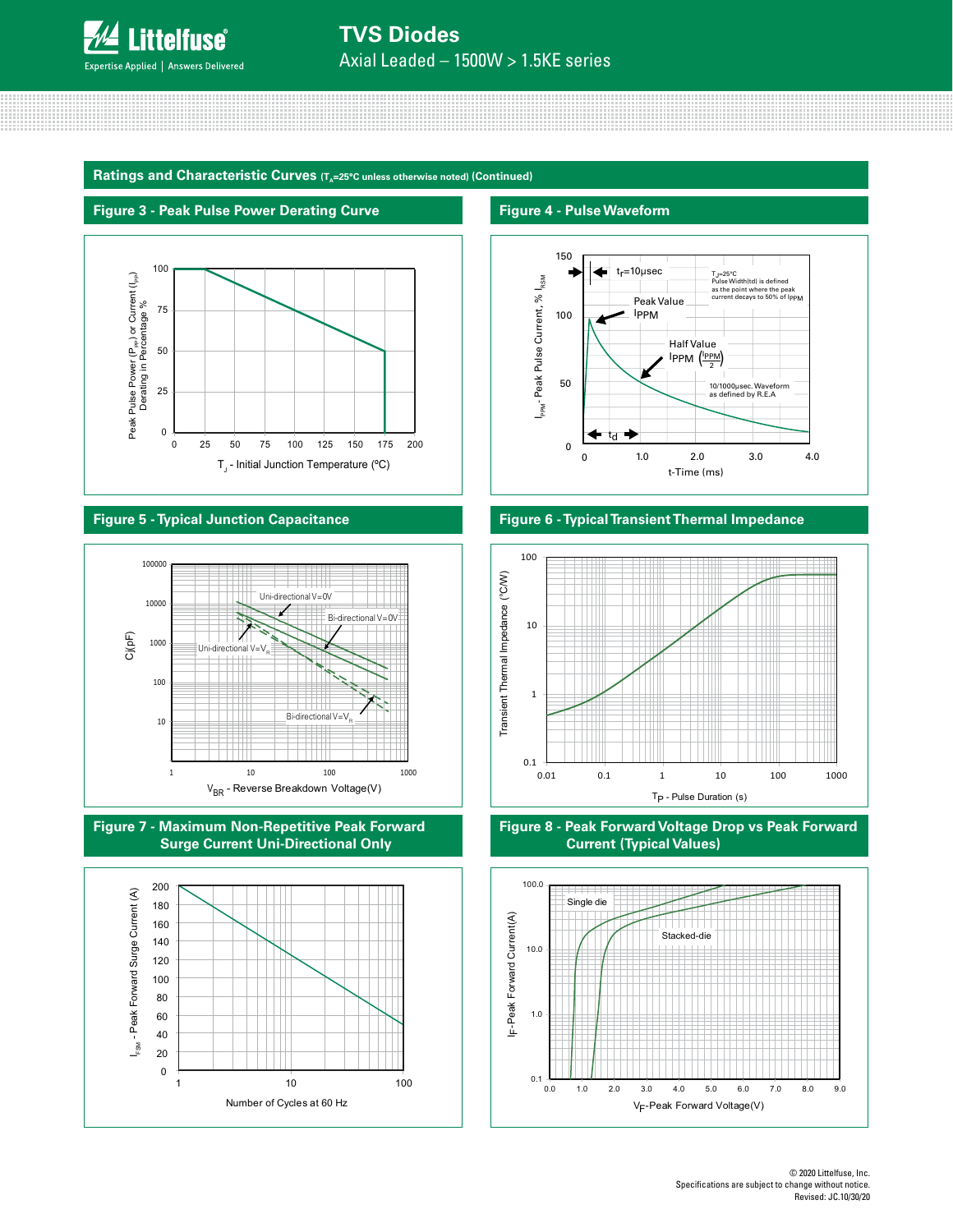### **Soldering Parameters**

| <b>Reflow Condition</b>                          | Lead-free assembly                         |                    |  |
|--------------------------------------------------|--------------------------------------------|--------------------|--|
|                                                  | - Temperature Min $(T_{\text{s/min}})$     | $150^{\circ}$ C    |  |
| <b>Pre Heat</b>                                  | - Temperature Max $(T_{\text{simax}})$     | $200^{\circ}$ C    |  |
|                                                  | -Time (min to max) $(t_*)$                 | $60 - 120$ secs    |  |
| Average ramp up rate (Liquidus Temp (T,) to peak | 3°C/second max                             |                    |  |
| $T_{\text{S(max)}}$ to $T_{L}$ - Ramp-up Rate    | 3°C/second max                             |                    |  |
| <b>Reflow</b>                                    | - Temperature (T <sub>1</sub> ) (Liquidus) | $217^{\circ}$ C    |  |
|                                                  | -Time (min to max) $(t_n)$                 | $60 - 150$ seconds |  |
| Peak Temperature (T <sub>n</sub> )               |                                            | $260^{+0/5}$ °C    |  |
| Time within 5°C of actual peak Temperature (t)   | 30 seconds max                             |                    |  |
| <b>Ramp-down Rate</b>                            | 6°C/second max                             |                    |  |
| Time 25°C to peak Temperature (T <sub>a</sub> )  | 8 minutes Max.                             |                    |  |
| Do not exceed                                    | $260^{\circ}$ C                            |                    |  |



### **Flow/Wave Soldering (Solder Dipping)**

| <b>Peak Temperature:</b> | 265°C      |
|--------------------------|------------|
| Dipping Time:            | 10 seconds |
| Soldering:               | 1 time     |

| <b>Physical Specifications</b> |                                                            |  |  |  |
|--------------------------------|------------------------------------------------------------|--|--|--|
| Weight                         | 0.045oz., 1.2q                                             |  |  |  |
| Case                           | JEDEC DO-201 molded plastic body over passivated junction. |  |  |  |
| Polarity                       | Color band denotes the cathode except Bipolar.             |  |  |  |
| Terminal                       | Matte Tin axial leads, solderable per<br>JESD22-B102.      |  |  |  |

### **Environmental Specifications**

| <b>High Temp. Storage</b>  | JESD22-A103 |
|----------------------------|-------------|
| <b>HTRB</b>                | JESD22-A108 |
| <b>Temperature Cycling</b> | JESD22-A104 |
| H3TRB                      | JESD22-A101 |
| <b>RSH</b>                 | JESD22-B106 |

### **Dimensions**



|                   |            | <b>Inches</b>            | <b>Millimeters</b> |                          |  |
|-------------------|------------|--------------------------|--------------------|--------------------------|--|
| <b>Dimensions</b> | <b>Min</b> | <b>Max</b>               | <b>Min</b>         | <b>Max</b>               |  |
|                   | 1.000      | $\overline{\phantom{a}}$ | 25.40              | $\overline{\phantom{a}}$ |  |
| в                 | 0.285      | 0.375                    | 7.20               | 9.50                     |  |
|                   | 0.038      | 0.042                    | 0.96               | 1.07                     |  |
|                   | 0.190      | 0.210                    | 4.80               | 5.30                     |  |